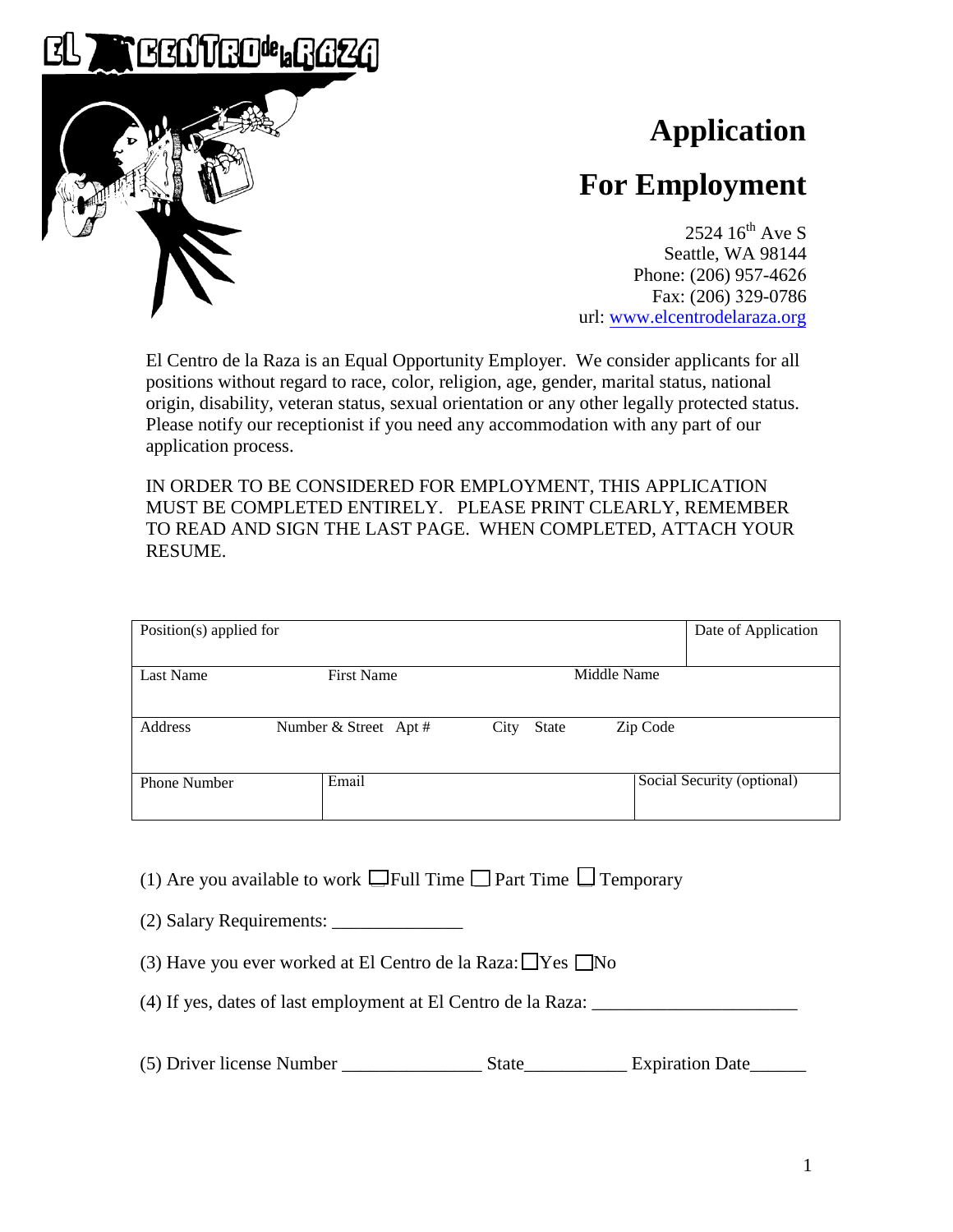(6) If offered employment, can you provide documentation that you have a right to work in the United States?

(7) EMPLOYMENT HISTORY. Starting with your current position and going backward, please provide the following information about all employment you have held. This section must be completed entirely. Do not substitute a resume (but attach later please). Explain all gaps in continuous employment*.*

| Employer:                     |
|-------------------------------|
| Address:                      |
| Telephone Number              |
| Job Title:                    |
| Responsibilities:             |
| Reason for Leaving:           |
| Dates of Employment:          |
| May we contact this employer? |
| Comments:                     |
|                               |

| Employer:                     |
|-------------------------------|
| Address:                      |
| Telephone Number              |
| Job Title:                    |
| Responsibilities:             |
| Reason for Leaving:           |
| Dates of Employment:          |
| May we contact this employer? |
| Comments:                     |

| Employer:        |
|------------------|
|                  |
| Address:         |
|                  |
| Telephone Number |
|                  |
| Job Title:       |
|                  |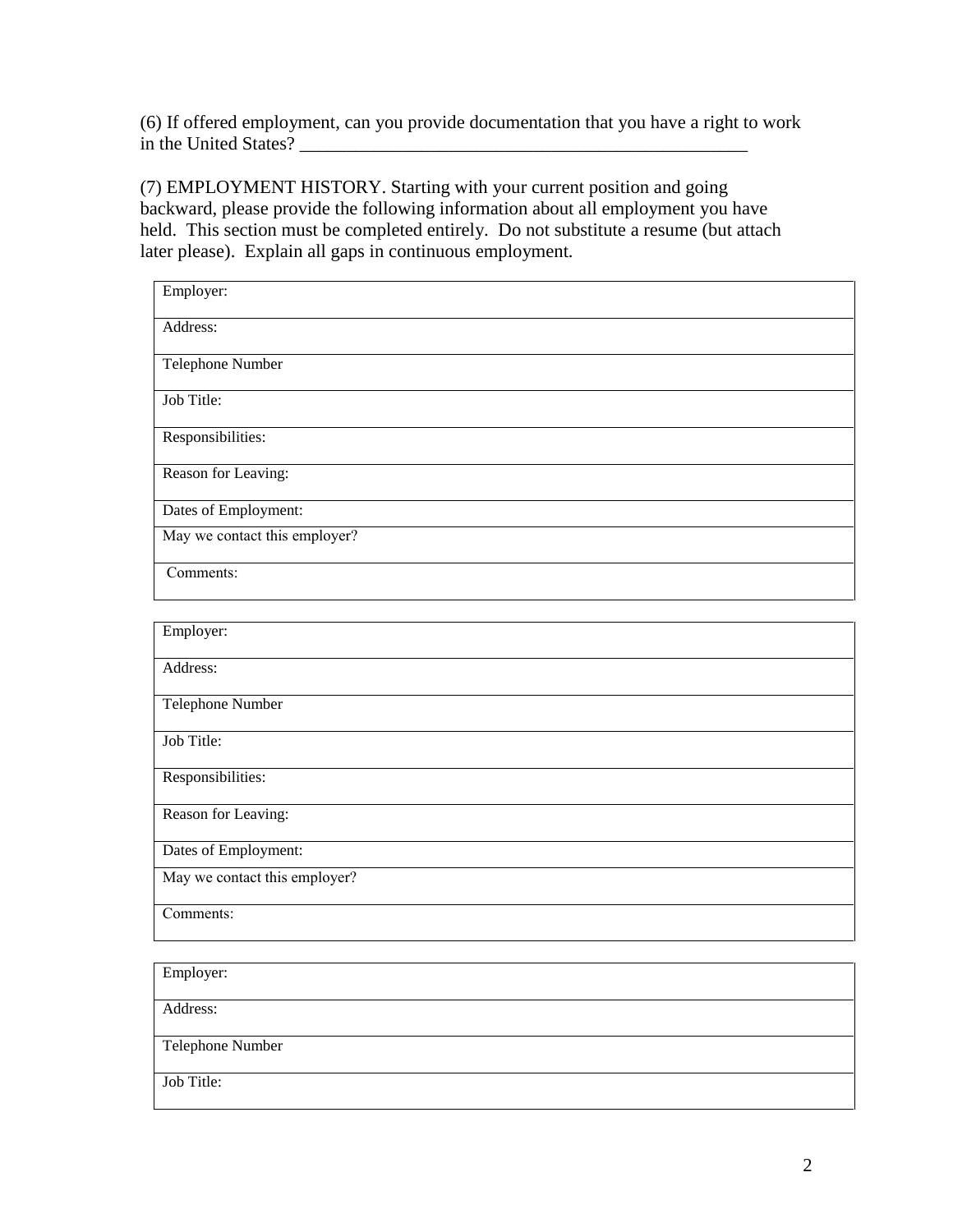| Responsibilities:             |
|-------------------------------|
| Reason for Leaving:           |
| Dates of Employment:          |
| May we contact this employer? |
| Comments:                     |

(8) EDUCATION. Starting with your highest education level and working backward, please provide the following information about all formal education you have received. (Seminars, workshops, and employer-sponsored training should be included in Item 9).

|                    | <b>Institution</b> | <b>Major</b> | Diploma/Degree & Year Received |
|--------------------|--------------------|--------------|--------------------------------|
| <b>High School</b> |                    |              |                                |
|                    |                    |              |                                |
| Undergraduate      |                    |              |                                |
| College            |                    |              |                                |
|                    |                    |              |                                |
| Graduate or        |                    |              |                                |
| Professional       |                    |              |                                |
|                    |                    |              |                                |
| Other (specify)    |                    |              |                                |
|                    |                    |              |                                |

(9) ADDITIONAL TRAINING. Please describe any additional training, education or professional development you have pursued, starting with the most recent ones and working backward (Please include any Military Service).

| <b>Name of Training:</b> | <b>Description:</b> | <b>Certificates Received:</b> |
|--------------------------|---------------------|-------------------------------|
|                          |                     |                               |
|                          |                     |                               |
|                          |                     |                               |
|                          |                     |                               |
| <b>Name of Training:</b> | <b>Description:</b> |                               |
|                          |                     |                               |
|                          |                     |                               |
|                          |                     |                               |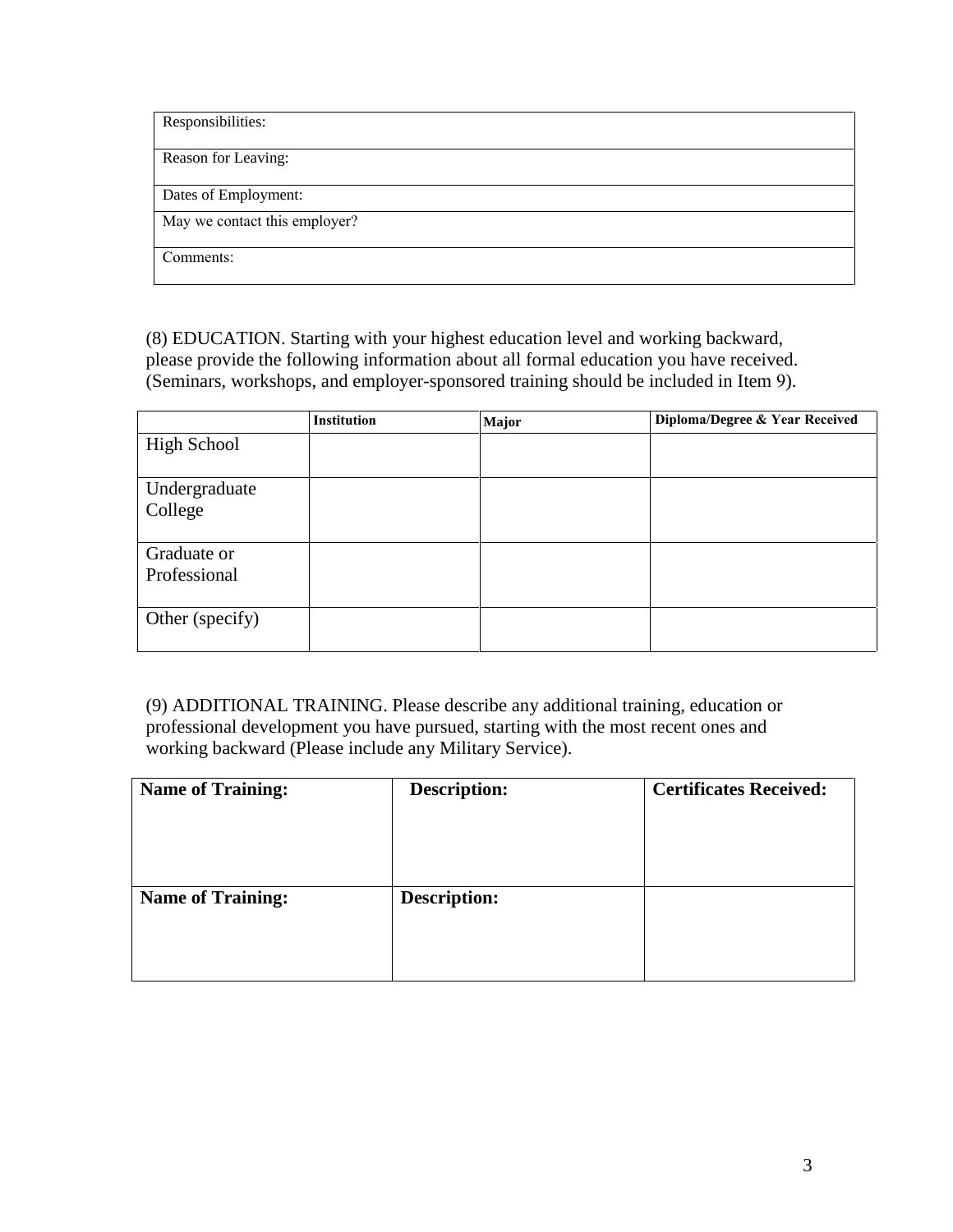(10) Do you have any licenses or certifications which would be relevant to the position for which you are applying? Please describe.

\_\_\_\_\_\_\_\_\_\_\_\_\_\_\_\_\_\_\_\_\_\_\_\_\_\_\_\_\_\_\_\_\_\_\_\_\_\_\_\_\_\_\_\_\_\_\_\_\_\_\_\_\_\_\_\_\_\_\_\_\_\_\_\_\_\_\_\_\_\_\_

\_\_\_\_\_\_\_\_\_\_\_\_\_\_\_\_\_\_\_\_\_\_\_\_\_\_\_\_\_\_\_\_\_\_\_\_\_\_\_\_\_\_\_\_\_\_\_\_\_\_\_\_\_\_\_\_\_\_\_\_\_\_\_\_\_\_\_\_\_\_\_

(11) Is there any other information about you which we should know to evaluate your candidacy for the position for which you are applying? Please describe.

\_\_\_\_\_\_\_\_\_\_\_\_\_\_\_\_\_\_\_\_\_\_\_\_\_\_\_\_\_\_\_\_\_\_\_\_\_\_\_\_\_\_\_\_\_\_\_\_\_\_\_\_\_\_\_\_\_\_\_\_\_\_\_\_\_\_\_\_\_

 $\mathcal{L}_\mathcal{L} = \mathcal{L}_\mathcal{L} = \mathcal{L}_\mathcal{L} = \mathcal{L}_\mathcal{L} = \mathcal{L}_\mathcal{L} = \mathcal{L}_\mathcal{L} = \mathcal{L}_\mathcal{L} = \mathcal{L}_\mathcal{L} = \mathcal{L}_\mathcal{L} = \mathcal{L}_\mathcal{L} = \mathcal{L}_\mathcal{L} = \mathcal{L}_\mathcal{L} = \mathcal{L}_\mathcal{L} = \mathcal{L}_\mathcal{L} = \mathcal{L}_\mathcal{L} = \mathcal{L}_\mathcal{L} = \mathcal{L}_\mathcal{L}$ 

\_\_\_\_\_\_\_\_\_\_\_\_\_\_\_\_\_\_\_\_\_\_\_\_\_\_\_\_\_\_\_\_\_\_\_\_\_\_\_\_\_\_\_\_\_\_\_\_\_\_\_\_\_\_\_\_\_\_\_\_\_\_\_\_\_\_\_\_

 $\mathcal{L}_\text{max} = \mathcal{L}_\text{max} = \mathcal{L}_\text{max} = \mathcal{L}_\text{max} = \mathcal{L}_\text{max} = \mathcal{L}_\text{max} = \mathcal{L}_\text{max} = \mathcal{L}_\text{max} = \mathcal{L}_\text{max} = \mathcal{L}_\text{max} = \mathcal{L}_\text{max} = \mathcal{L}_\text{max} = \mathcal{L}_\text{max} = \mathcal{L}_\text{max} = \mathcal{L}_\text{max} = \mathcal{L}_\text{max} = \mathcal{L}_\text{max} = \mathcal{L}_\text{max} = \mathcal{$ 

(12) Why are you interested in this position?\_\_\_\_\_\_\_\_\_\_\_\_\_\_\_\_\_\_\_\_\_\_\_\_\_\_\_\_\_\_\_\_

(13) So that we may verify the information which you have provided in this application, have you ever been known by any other name which might identify you on employment, education, military or other records? Please list the names and indicate dates when they applied.

\_\_\_\_\_\_\_\_\_\_\_\_\_\_\_\_\_\_\_\_\_\_\_\_\_\_\_\_\_\_\_\_\_\_\_\_\_\_\_\_\_\_\_\_\_\_\_\_\_\_\_\_\_\_\_\_\_\_\_\_\_\_\_\_\_\_\_\_\_

\_\_\_\_\_\_\_\_\_\_\_\_\_\_\_\_\_\_\_\_\_\_\_\_\_\_\_\_\_\_\_\_\_\_\_\_\_\_\_\_\_\_\_\_\_\_\_\_\_\_\_\_\_\_\_\_\_\_\_\_\_\_\_\_\_\_\_\_